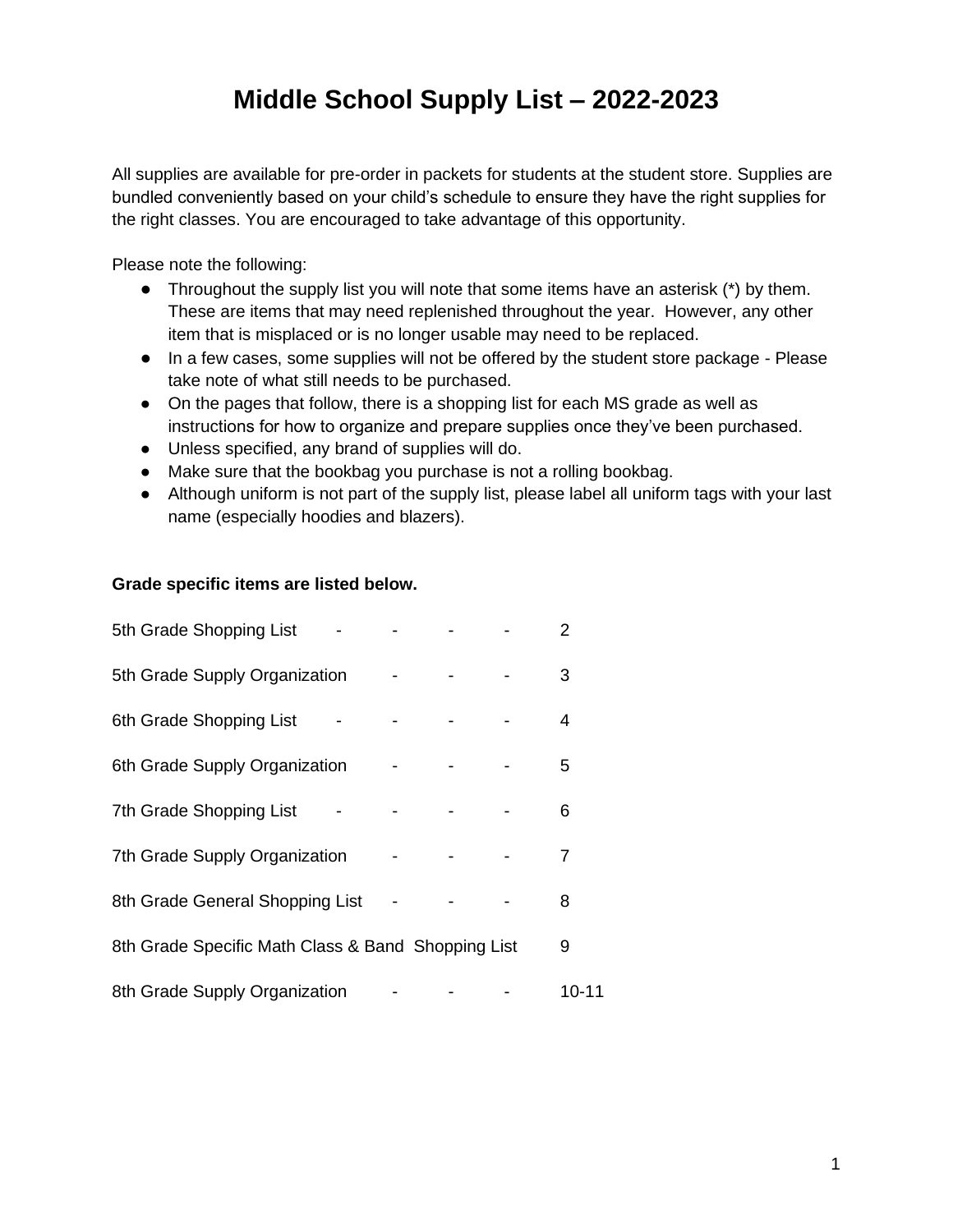# **5th Grade Shopping List**

## **These supplies are not included in the student-store order:**

- book bag (not rolling)
- 1 sheet of poster board (any color) keep at home until it's requested to come to school.
	- dates when needed will be given during the year you are welcome to wait until dates are announced to purchase this supply

## **These supplies are available as an add-on to the student-store order:**

- Earbuds or headphones (these are required for Computer class)
- Clean & Care Supplies will be available as a separate add-on package from the student store:
	- 3 boxes of tissues
	- 2 roll paper towels
	- 1 container lysol cleaning wipes
	- 1 bottle of hand sanitizer

## **These supplies are included if you order through the student store:**

- One ruler (that can measure both inches and centimeters)
- 3 textbook covers
- One small pencil box/bag
- 1 whiteboard eraser
- 2 dry erase markers<sup>\*</sup>
- One pack of at least 12 pencils<sup>\*</sup> (more might be better for students who are prone to misplacing them) - We recommend Ticonderoga
- One Small bottle of white elmer's glue\*
- One pink brick pencil eraser\*
- One highlighter\*
- Three packages of at least 100 sheets each of **wide-ruled** loose-leaf paper\*
- One pack of at least 50 sheets of loose leaf quad ruled graph paper
- One pack of colored pencils (at least 12, but no more than 24)
- One pair of scissors
- One protractor
- One personal pencil sharpener
- One black 2-pocket folder
- One yellow 2-pocket folder
- $\bullet$  Two 1½-inch three-ring binder with pockets
- Five wide-ruled composition notebooks (NOT SPIRAL) at least 100 sheets
- One pack of at least 6 tab dividers
- One pack of at least 100 3x5 index cards with lines

\*The asterisked items listed above may need replenished throughout the year - you may wish to purchase extra now to store at home just in case or you're more than welcome to wait until additional supplies are actually needed before purchasing more than the requested amount.

**After Purchasing:** Supply Instructions & Organization for 5th Grade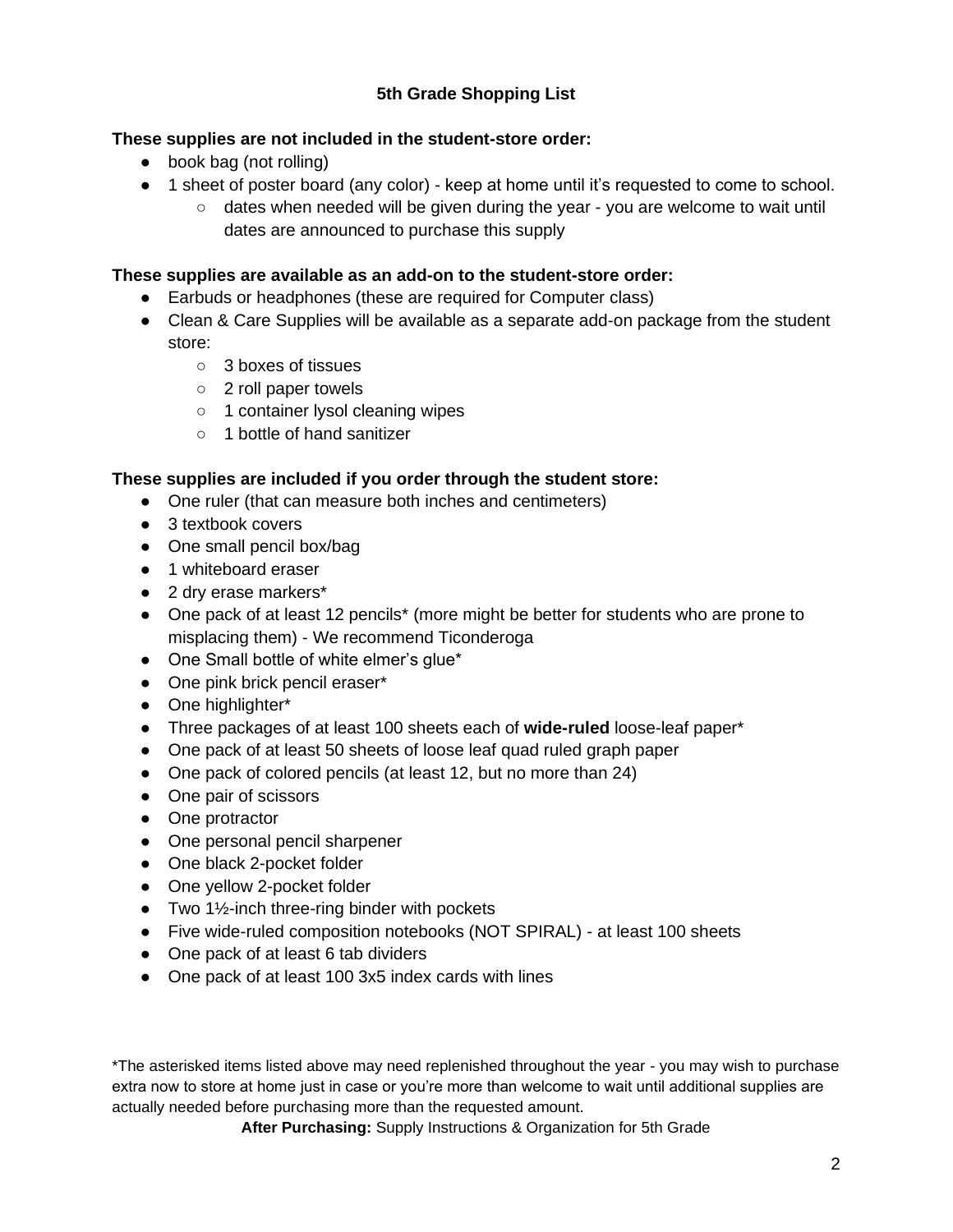- Items marked with an asterisk (\*) may need to be replenished throughout the year. These items may be available for purchase in the student store throughout the year or can be purchased externally.
- Please **do not label** binders, folders, and notebooks. We shall have labels printed for each student.
- Organize supplies into the following categories:
	- **Pencil Bag/Box:** Students should only have one pencil box or bag, which will be carried with students throughout the day. This bag should contain the following supplies each school morning unless stated otherwise by a teacher:
		- One Eraser
		- One Highlighter
		- One Personal Pencil Sharpener
		- One Pair of Scissors
		- One Protractor
		- 12 Colored pencils
		- At Least 12 Sharpened Pencils (or as many as can fit if it isn't big enough for 12)
	- **Math Supplies**
		- 1 black 2-pocket folder
		- 1 wide-ruled composition notebook (NOT SPIRAL)
	- **Literature & Language Arts**
		- 1½-inch three-ring binder with pockets
		- 5 tab dividers in binder
		- 1 wide-ruled composition notebook (NOT SPIRAL)
	- **Social Studies and Science**
		- 1½-inch binder
		- 1 divider in the binder (to separate Social Studies from Science)
		- 1 pack 3x5" lined index cards
		- 2 composition notebooks
	- **Computer Class**
		- Earbuds/Headphones
	- **Sacred Studies - Second Semester**
		- Note that Sacred Studies is a second semester course you may wait until then to make sure you've acquired these supplies.
		- 1 composition notebook
	- **Remaining Supplies from the Shopping List**
		- Will be labeled and organized in homeroom in the first week of school.
		- These items will remain in the classroom unless otherwise instructed.
	- **Poster Board and Other Additional Supplies purchased beyond the Shopping List** ■ Store these at home until they are needed.
- Place all items in a bag (or bags) and bring them to Meet your Teacher on Wednesday, August 11 (or make plans to drop them off before Thursday, August 12).
	- Clean & Care Kit Items (tissues, paper towels, lysol, and hand sanitizer) will be submitted to the main office.
	- All other supplies should be placed on the desk of the student's first period class.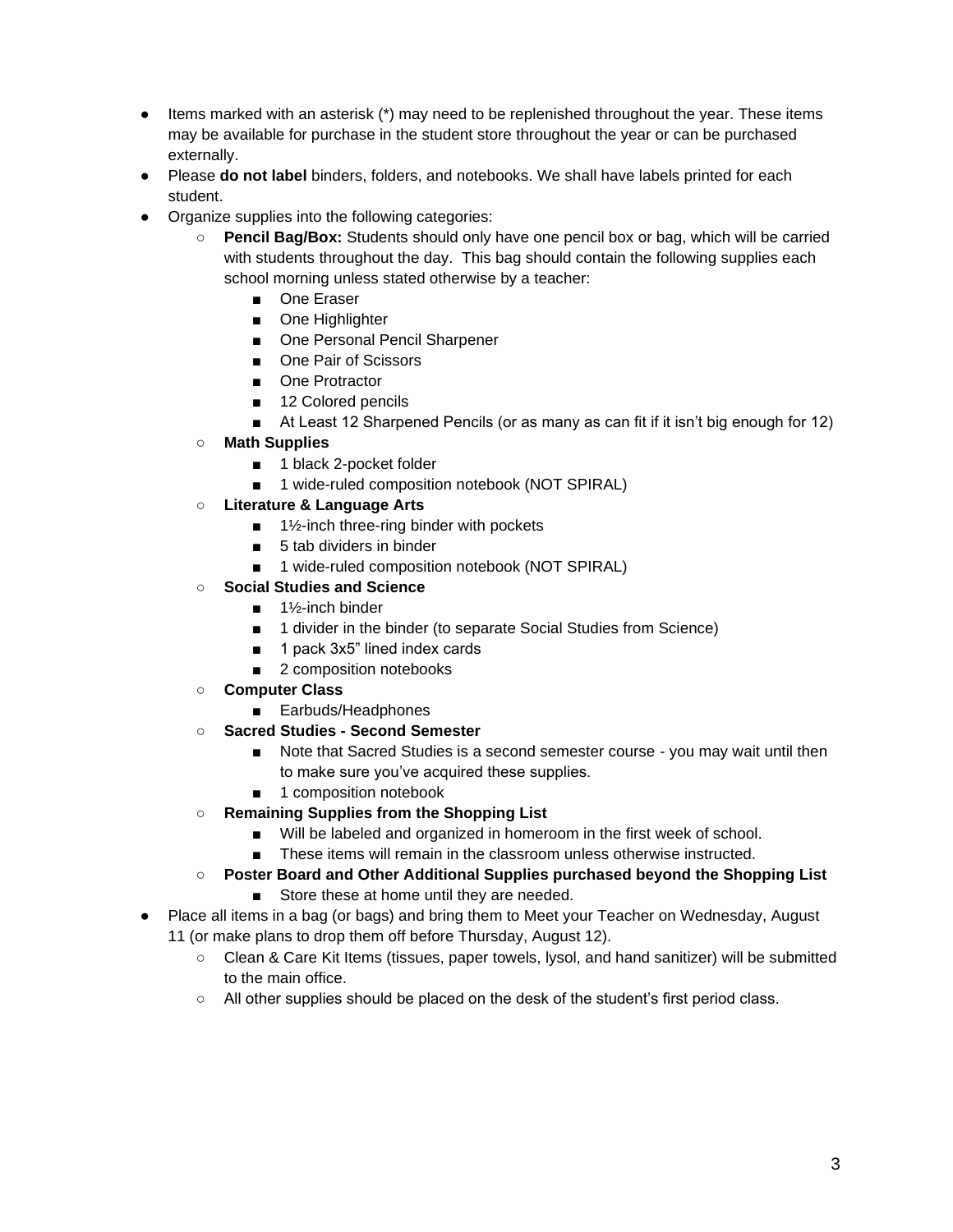## **6th Grade Supply Shopping List**

## **These supplies are not included in the student-store order:**

- book bag (not rolling)
- Band Supply List (only for students in 6th grade band)
	- One 1-inch black 3 ring binder
	- One 25 pack of clear heavy duty sheet protectors.
	- Brass instruments: valve oil
	- Clarinets and Saxophone: cork grease & 25 pack of size 3 reeds.

### **These supplies are available as an add-on to the student-store order:**

- Earbuds or headphones
- One large scrapbook
- Calculator TI-30XA
- Clean & Care Supplies will be available as a separate add-on package from the student store:
	- 3 boxes of tissues
	- 2 roll paper towels
	- 1 container lysol cleaning wipes
	- 1 bottle of hand sanitizer

## **These supplies are included if you order through the student store:**

- Three packs of 200 sheets each of college rule loose-leaf notebook paper\*
- Two packs of at least 50 sheets each of quad size loose leaf graph paper
- **One** pencil bag (NOT BOX)
- One pack of at least 24 pencils with erasers<sup>\*</sup> (Ticonderoga is recommended)
- One pink brick pencil eraser\*
- $\bullet$  Pens: 4 black, 2 blue, 2 red\*
- Four highlighters, assorted colors\*
- One clear 12-inch ruler that measures inches and centimeters
- One clear protractor
- Compass with removable pencil (circle drawing)
- One pack of colored pencils (at least 12, no more than 24)
- At least 5 black expo dry erase markers\*
- Scissors
- Two glue sticks
- One pack of at least 50 sheets of multi-colored construction paper
- Two 2-inch binders
- One one-inch binder
- Three packs of at least 100 (each) 3x5 index cards with lines
- 5 tab dividers with pockets
- Four heavy duty 3-prong pocket folders with pockets
- One black thin sharpie\*
- Four composition notebooks (at least 100 pages each)

\* Asterisked items may need replenished throughout the year.

## **6th Grade After Purchasing: Supply Instructions & Organization**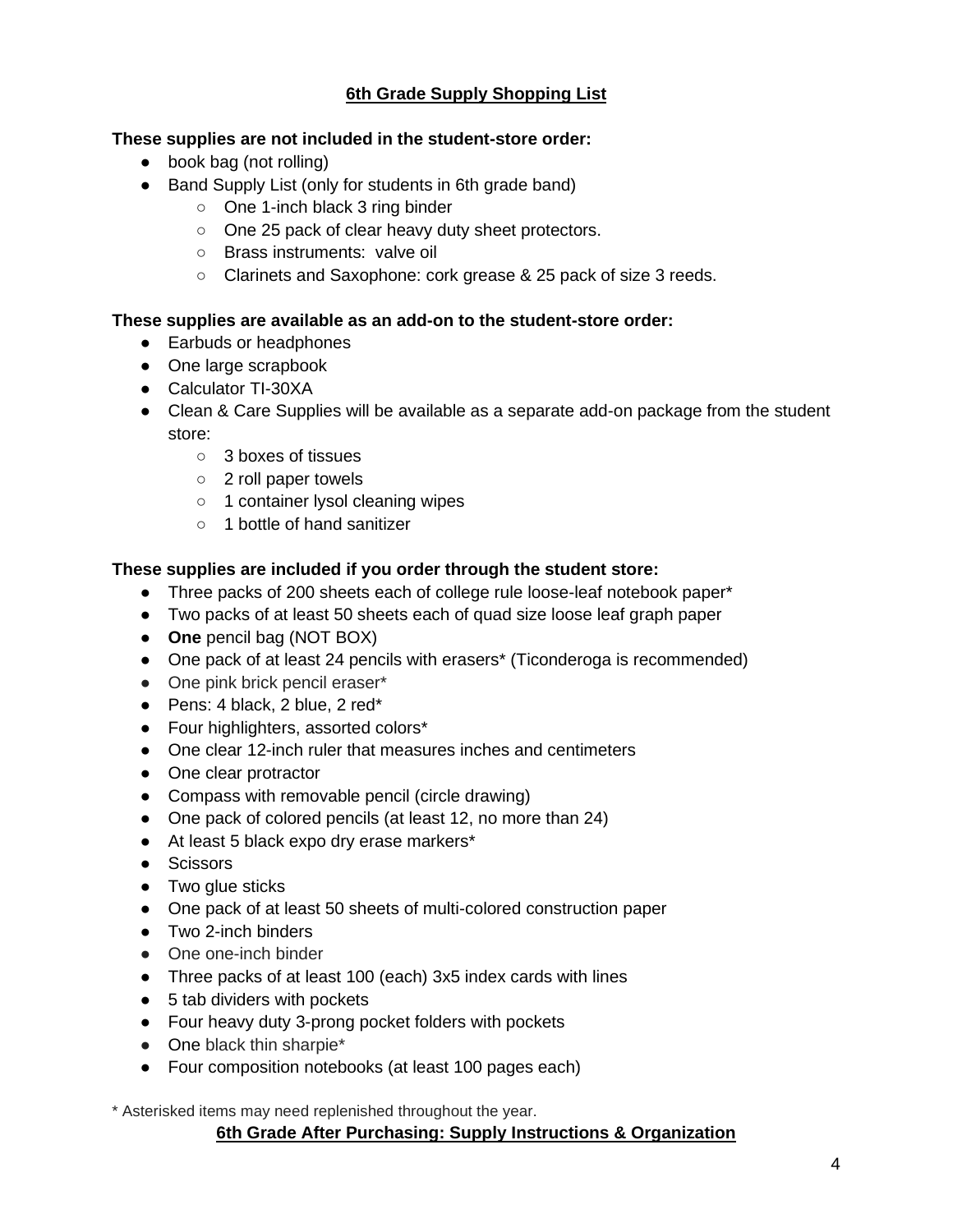**Prepare to bring the following supplies to each class every day (unless your teacher specifies otherwise):**

- Pencil bag filled with the following items:
	- At least 6 sharpened pencils each day
	- Brick pencil eraser
	- Pens
	- 12 colored pencils
	- At least one Highlighter
	- Scissors
	- Thin black sharpie
	- One glue stick
	- Circle-drawing compass with pencil
	- 1 dry erase marker
- Notebook Paper (put some notebook paper in each binder and be sure to bring some to each class every day unless stated otherwise by your teacher)

#### **The following supplies should be brought to each specific class unless the teacher tells you otherwise:**

- **6th Grade Literature and Language Arts**
	- 2" binder with 5 pocket tabs
	- 1 pack of 3 x 5 lined index cards
- **6th Grade Math**
	- One 3 prong pocket folder
	- One pack of graph paper
	- Calculator TI-30XA
	- Dry erase markers
- **6th Grade Social Studies**
	- Three 3 prong pocket folders
	- 1 composition book
	- 1 large scrapbook
	- 1 pack of multi-colored construction paper
	- o 1 pack of index cards
- **6th Grade Life Science** 
	- 2 composition notebooks
	- 1" binder with name in bold letters on the spine
	- One package of graph paper
	- Ruler
	- 1 pack index cards
- **Computer Class**
	- Earbuds/Headphones
- **6th Grade Sacred Studies**
	- 1 composition notebook
- **6th Grade Band**
	- black 3 ring binder and 25 pack of clear heavy duty sheet protectors.
	- Brass instruments: valve oil
	- Clarinets and Saxophone: cork grease & 25 pack of size 3 reeds.

**Additional Supplies should be left in the locker or organized at home until it's time to replenish or until a teacher requests you to bring them to class.**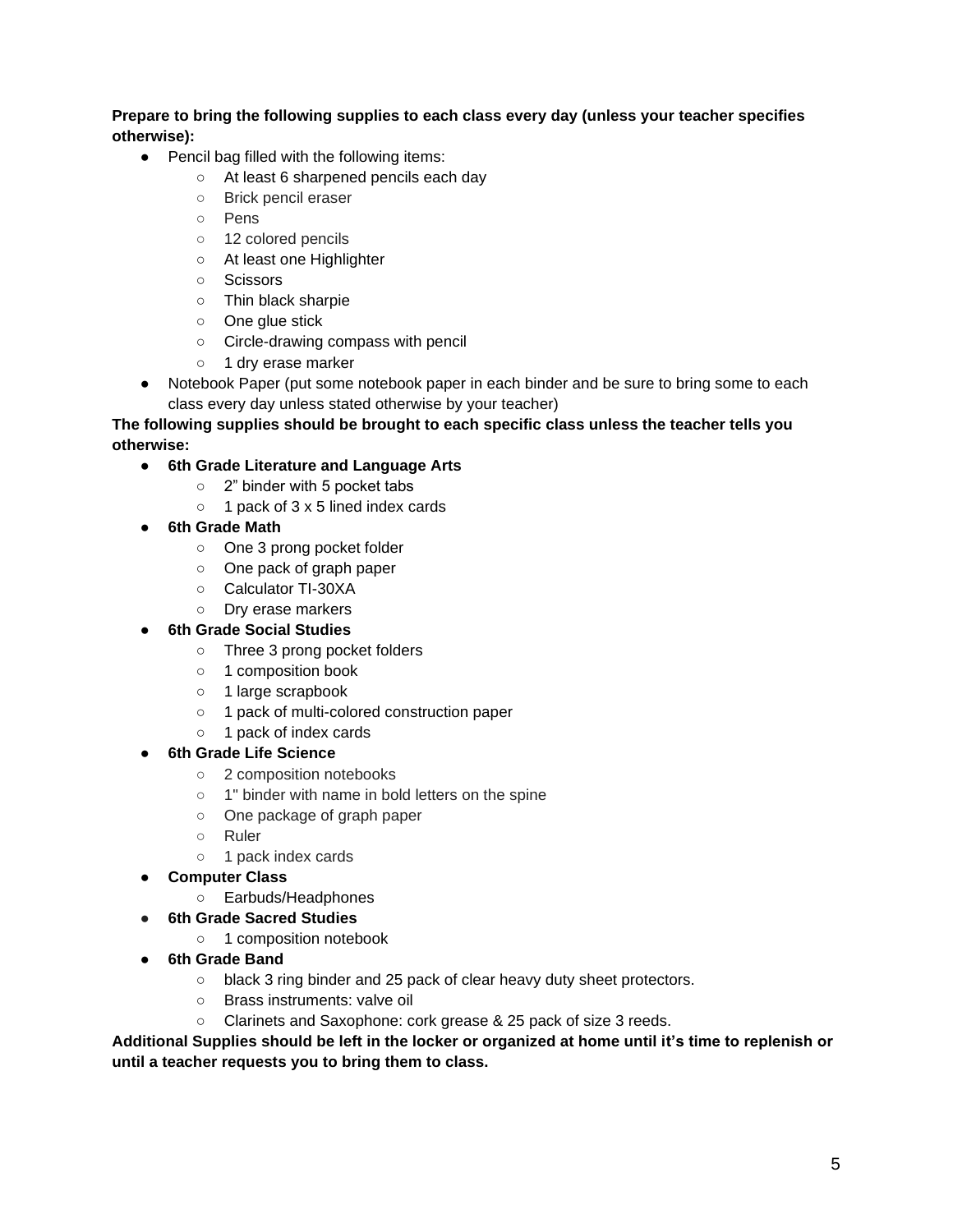# **7th Grade Supply Shopping List**

## **These supplies are not included in the student-store order:**

- book bag (not rolling)
- Poster Board
- Bible for Sacred Studies
- Band Supply List (only for students in 7th grade band)
	- One 1-inch black 3 ring binder
	- One 25 pack of clear heavy duty sheet protectors.
	- Essential Elements Book 2 for instrument
	- Brass instruments: valve oil
	- Clarinets and Saxophone: cork grease & 25 pack of size 3 reeds.

## **These supplies are available as an add-on to the student-store order:**

- Earbuds or headphones
- One large scrapbook
- Calculator TI-30XA
- Clean & Care Supplies will be available as a separate add-on package from the student store:
	- 3 boxes of tissues
	- 2 roll paper towels
	- 1 container lysol cleaning wipes
	- 1 bottle of hand sanitizer

## **These supplies are included if you order through the student store:**

- Three packs of 200 sheets each of college rule loose-leaf notebook paper\*
- **One** pencil bag (NOT BOX)
- One pack of at least 24 pencils with erasers\* (Ticonderoga is recommended)
- $\bullet$  Pens: 4 black, 2 blue, 2 red\*
- Four highlighters, assorted colors
- One clear 12-inch ruler that measures inches and centimeters
- One clear protractor
- Compass with removable pencil (circle drawing)
- Scissors
- Two glue sticks\*
- One 2-inch binder with plastic front cover pocket
- One  $1\frac{1}{2}$ -inch three-ring binder
- One pack of at least 5 tab dividers with pockets
- Three packs of at least 100 (each) 3x5 index cards with lines\*
- **Six** heavy duty 3-prong pocket folders with pockets
- Calculator TI-30XA
- At least 5 expo dry erase markers\*
- One pack of at least 50 sheets each of quad size loose leaf graph paper
- Two composition notebooks (at least 100 pages each)
- One pack of at least 50 sheets of multi-colored construction paper
- One black medium sharpie\*

\* Asterisked items may need replenished throughout the year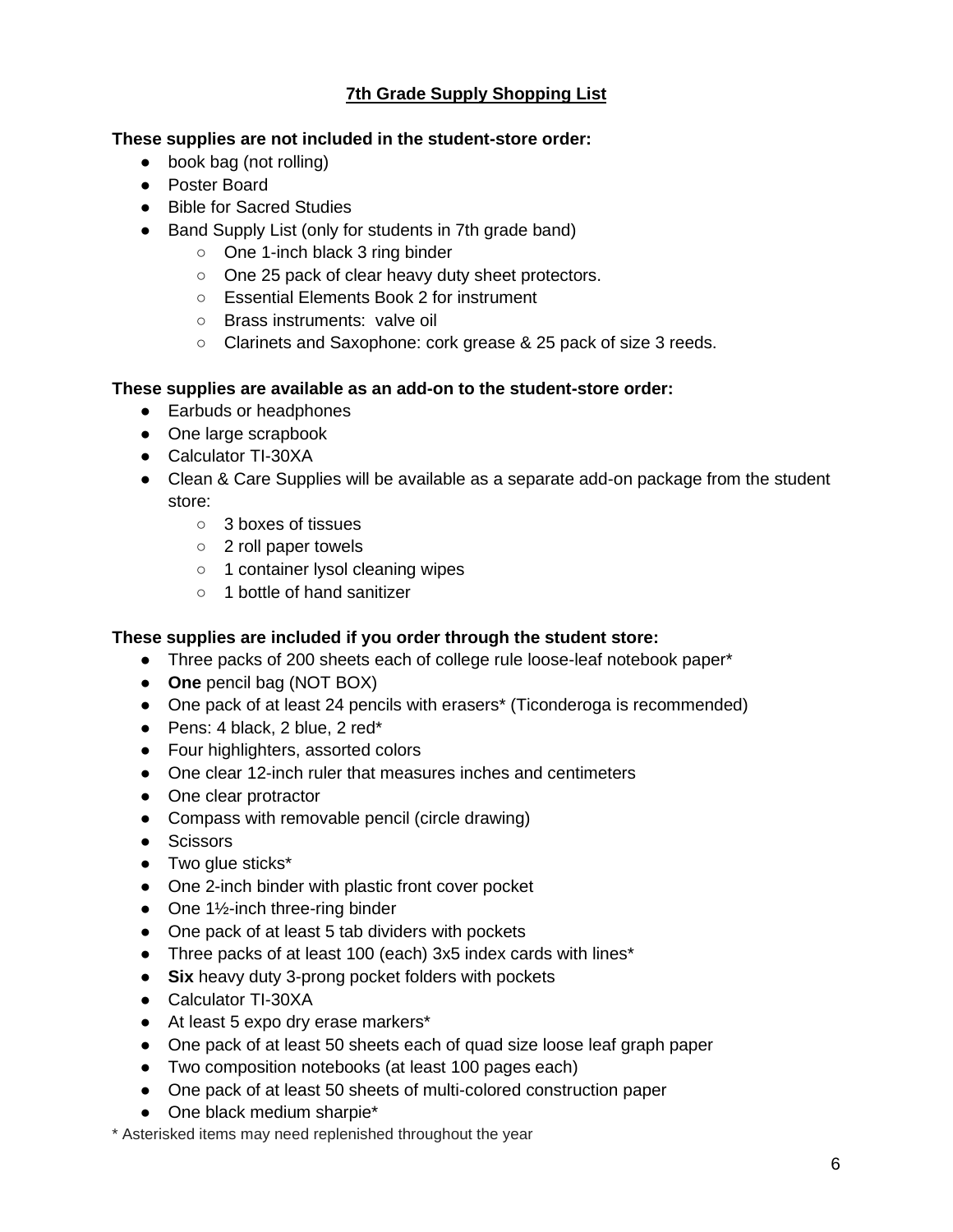#### **7th Grade After Purchasing: Supply Instructions & Organization**

**Prepare to bring the following supplies to each class every day (unless your teacher specifies otherwise):**

- Pencil bag filled with the following items:
	- At least 6 sharpened pencils each day
	- Pens
	- 12 colored pencils
	- At least one highlighter
	- Scissors
	- Medium black sharpie
	- One glue stick
	- Circle-drawing compass with pencil
	- 1 dry erase marker
- Notebook Paper (put some notebook paper in each binder and be sure to bring some to each class every day unless stated otherwise by your teacher)

#### **The following supplies should be brought to each specific class unless the teacher tells you otherwise:**

- **7th Grade Literature and Language Arts**
	- 1.5" binder with 5 tabs with pockets
	- 1 pack of 3 x 5 lined index cards
	- One 3-prong folder
- **7th Grade Math**
	- One 3-prong folder
	- Pkg loose leaf graph paper (quad size)
	- Calculator TI-30XA
	- 1 Dry erase marker
- **7th Grade Social Studies**
	- Three 3-prong folders
	- 1 composition book
	- 1 large scrapbook
	- 1 pack of multi-colored construction paper
	- 1 pack of lined index cards

#### **7th Grade Earth Science**

- One 3-prong folder
- Black medium sharpie
- Compass (circle making)
- Index cards
- Composition notebook
- Glue sticks
- Poster board **(this supply needs to be kept at home)**
- **Computer Class**
	- Earbuds/Headphones
- **7th Grade Band**
	- black 3 ring binder and 25 pack of clear heavy duty sheet protectors.
	- Essential Elements Book 2 for instrument
	- Brass instruments: valve oil
	- Clarinets and Saxophone: cork grease & 25 pack of size 3 reeds.

**Additional Supplies should be left in the locker or organized at home until it's time to replenish or until a teacher requests you to bring them to class.**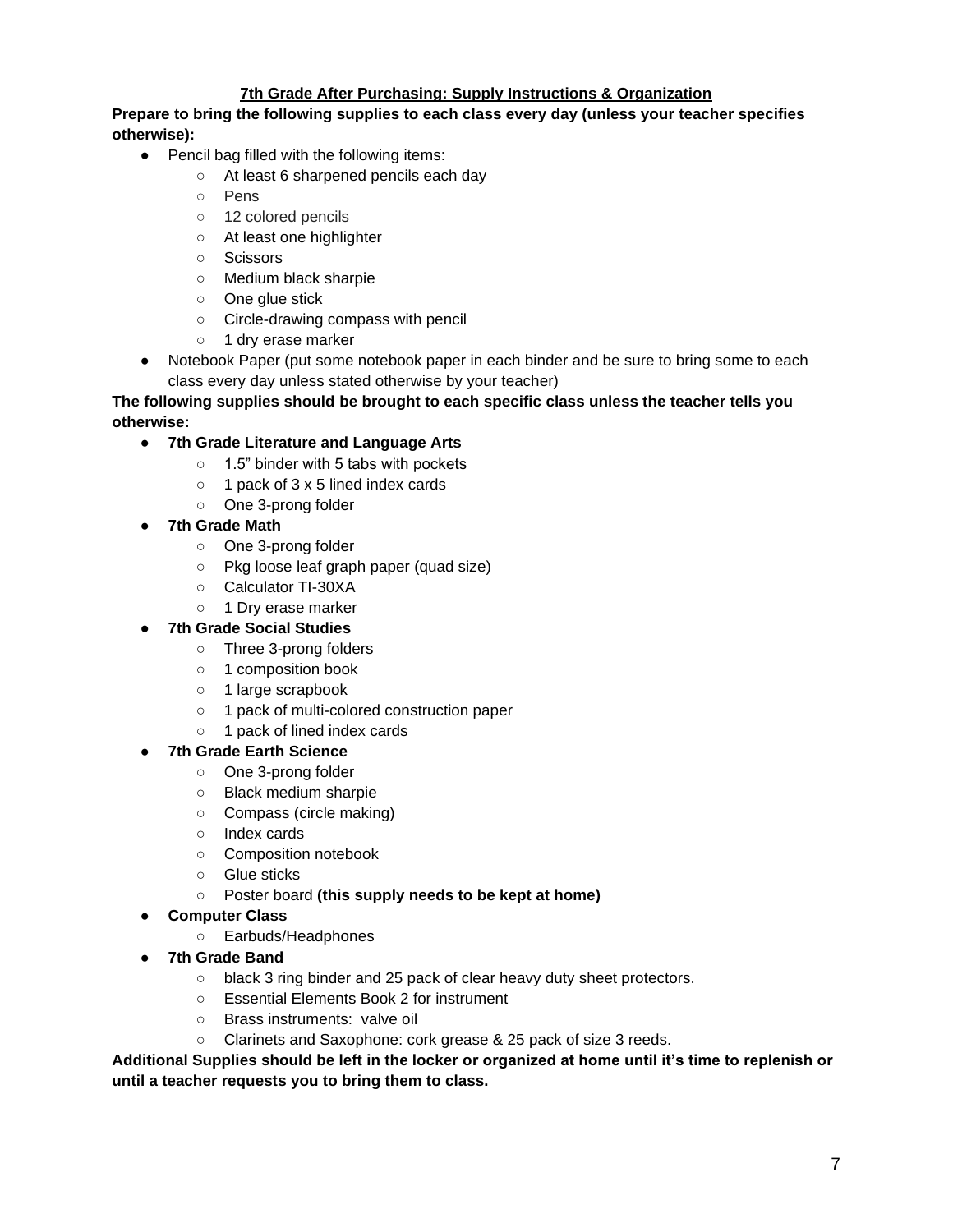#### **8th Grade Supply Shopping List**

#### **These supplies are not included in the student-store order:**

● book bag (not rolling)

#### **8th Grade Band**

- Black 3 ring binder and 25 pack of clear heavy duty sheet protectors.
- Essential Elements Book 2 for instrument
- Brass instruments: valve oil
- Clarinets and Saxophone: cork grease & 25 pack of size 3 reeds.

#### **These supplies are available as an add-on to the student-store order:**

- Earbuds or headphones
- Calculator TI-30XA
- Clean & Care Supplies will be available as a separate add-on package from the student store:
	- 3 boxes of tissues
	- 2 roll paper towels
	- 1 container lysol cleaning wipes
	- 1 bottle of hand sanitizer

#### **These supplies are included if you order through the student store:**

- Three packs of 200 sheets each of college rule loose-leaf notebook paper\*
- **One** pencil bag (NOT BOX)
- One pack of at least 24 pencils with erasers\* (Ticonderoga is recommended)
- Pens: 4 black, 2 blue, 2 red\*
- Four highlighters, assorted colors\*
- One 5 subject spiral notebook (at least 180 pages) with pockets
- One 2-inch binder with plastic front cover pocket
- One  $1\frac{1}{2}$ -inch three-ring binder
- **Choice**: Another 1½-inch three-ring binder with notebook paper OR another 5-Subject spiral notebook (at least 180 sheets)
- One one-inch binder
- Two packs of at least 4 black expo markers
- One pack of at least 5 tab dividers with pockets
- One small package of page-marking post-it notes
- Two glue sticks
- Two packs of at least 100 (each) 3x5 index cards with lines\*
- Two heavy duty 3-prong pocket folders with pockets
- Webster's Spanish English Dictionary for Students Second Edition**.** (Paperback). May be purchased online at Amazon - 4.99, Books A Million - 4.99 and Christian Bookstore - for 3.99
- Black Thin Sharpie\*
- Two packs of at least 50 sheets each of quad size loose leaf graph paper **(Three-Hole)**
- Two composition notebooks (at least 100 pages each)
- One pink brick pencil eraser\*
- One clear 12-inch ruler that measures inches and centimeters
- One clear protractor
- Compass with removable pencil (circle drawing)
- Scissors

\* Asterisked items may need replenished throughout the year